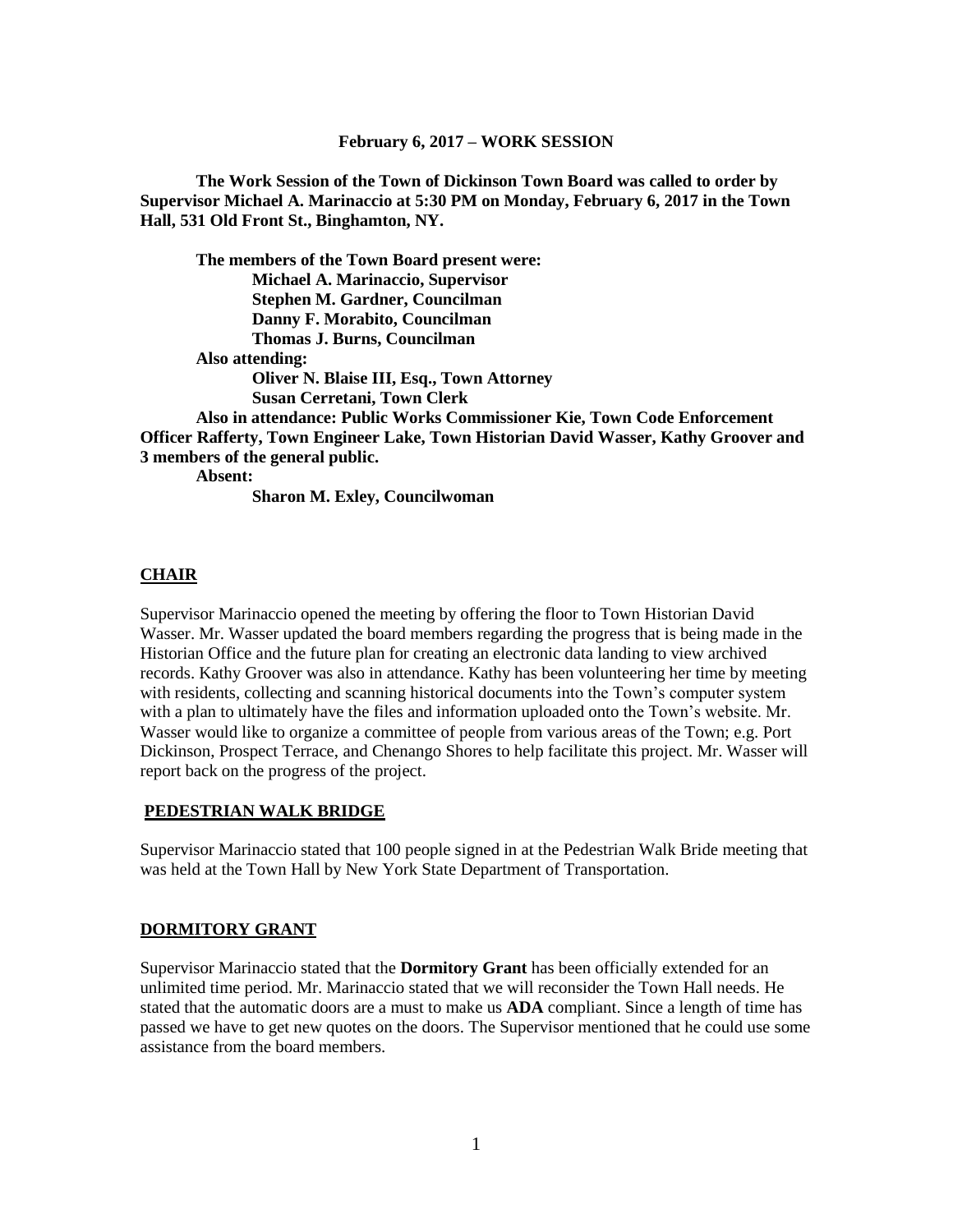## **February 6, 2017 – WORK SESSION**

## **NEW YORK STATE ASSOCIATION OF TOWNS AND VILLAGES ANNUAL MEETING**

The New York State Association of Towns and Villages annual meeting will be held February 19**.**  Supervisor Marinaccio and Councilman Gardner will be attending. Deputy Morabito will be covering for the Supervisor while he is away. The Supervisor is always available by phone or text.

# **9 FOREST HILLS BLVD**

Supervisor Marinaccio reported that the 9 Forest Hills Blvd. property has been sold for \$75,000.

## **NEWSLETTER ARTICLES**

Supervisor Marinaccio reminded departments to submit newsletter articles to either him or Councilman Morabito.

## **PROSPECT TERRACE FIRE COMPANY ANNUAL DINNER**

Supervisor Marinaccio stated that **Senator Akshar** and **Assemblyman Crouch** attended the Prospect Terrace Fire Company annual Oath of Office and dinner on February 4<sup>th</sup>, 2017. Supervisor Marinaccio remarked that it was a great evening.

# **MEGA**

Supervisor Marinaccio stated that he still has concerns about the **MEGA** program. Several area towns – Elmira, Horseheads, Town of Union, Town of Maine, and Town of Binghamton have signed on. Mr. Marinaccio is of the understanding that towns will be obligated once they sign on. Councilman Morabito commented that he does not want government involved in deciding where our residents get their energy from.

## **COLOR RUN**

Supervisor Marinaccio put out a reminder that the **Color Run** will take place April  $2<sup>nd</sup>$ , 2017 at Broome Community College. Start time is 8 AM. Supervisor Marinaccio will fill out permit for the use of sidewalks.

## **BINGHAMTON PRESS WEBSITE RATING**

Supervisor Marinaccio stated that the **Binghamton Press** is conducting a public survey on municipal websites. Mr. Marinaccio stated that the Town of Dickinson website satisfies all the categories listed:

- elected officials
- meeting agendas
- meeting minutes
- downloadable applications and forms
- document archives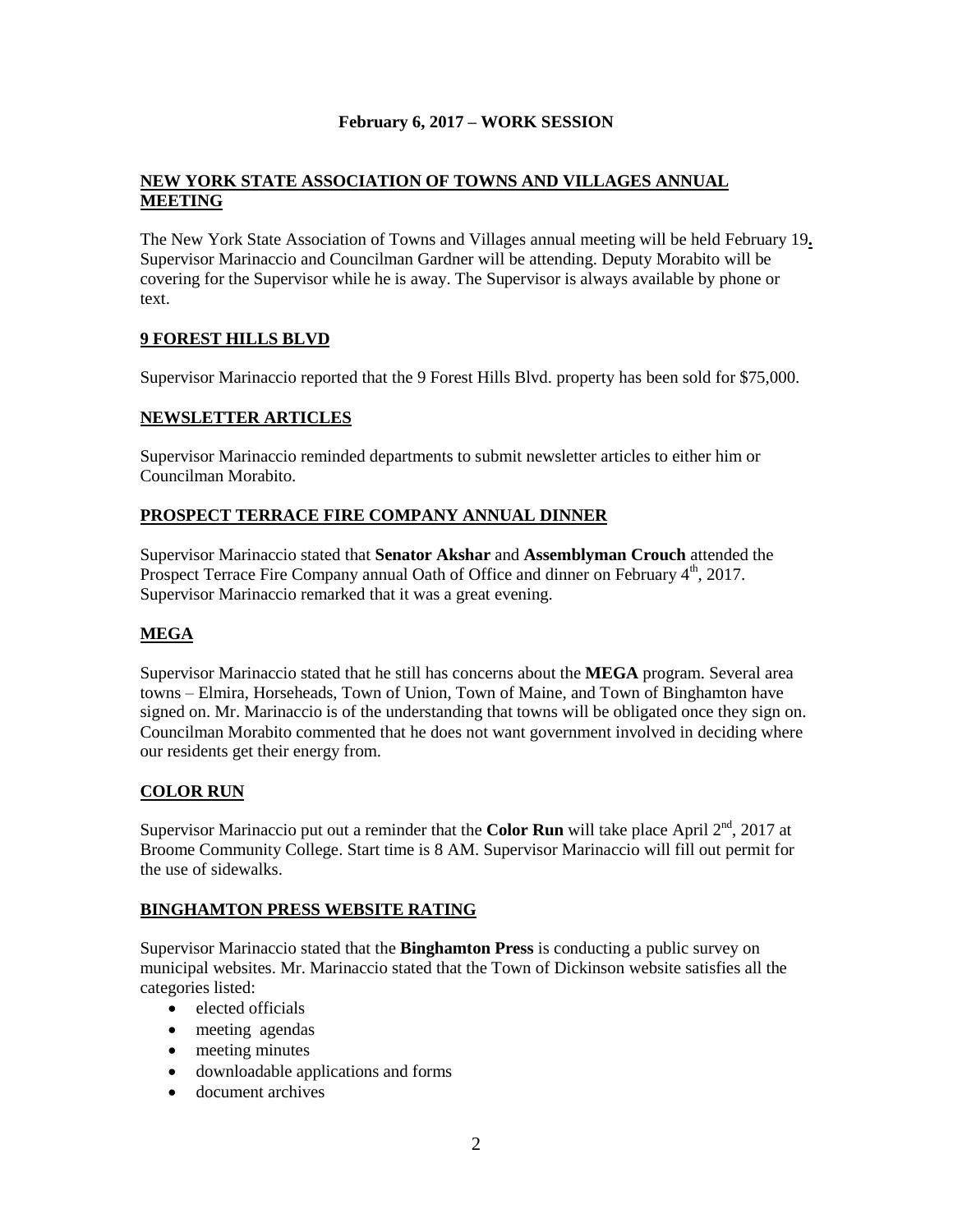## **February 6, 2017 –WORK SESSION**

- economic development tools
- community tools
- tourism tools
- calendar of events
- business directory
- business tools
- community groups

## **EXCEL CHART**

Supervisor Marinaccio stated that he is preparing an Excel spreadsheet to monitor income from sales tax.

# **ATTORNEY**

## **RETIREMENT SYSTEM**

Town Clerk Cerretani and Administrative Assistant Wike have asked the employees that are on the State retirement system list to fill out a 3 month record of activity log for submittal.

## **PROSPECT TERRACE FIRE COMPANY ROSTER**

**Attorney Blaise stated that we have received the Prospect Terrace Fire Company roster. A resolution will be placed on next week's agenda and the roster will be attached to the meeting minutes.**

## **REVISE WATER PERMIT APPLICATION FORM SOLAR COMMITTEE MEETING**

Attorney Blaise and Public Works Commissioner Kie have taken a look at our current water permit application and would like to make revisions to clarify.

Supervisor Marinaccio contacted Jack Williams, DOT regarding unpaid water/sewer bill from the contractor on the Lancaster construction project. Mr. Marinaccio received an apologetic phone call and the \$4,000 balance due check was received a few days later.

## **SOLAR COMMITTEE**

Solar Committee meeting scheduled for Wednesday at 10 AM. Attorney Blaise has a draft local law prepared for the committee to review.

# **PUBLIC WORKS**

• Public Works Commissioner Kie stated that the Town received an enormous sewer bill – 50% higher than normal. Supervisor Marinaccio contacted City of Binghamton finance and were instructed not to pay it and that a new bill would be issued through the sewage